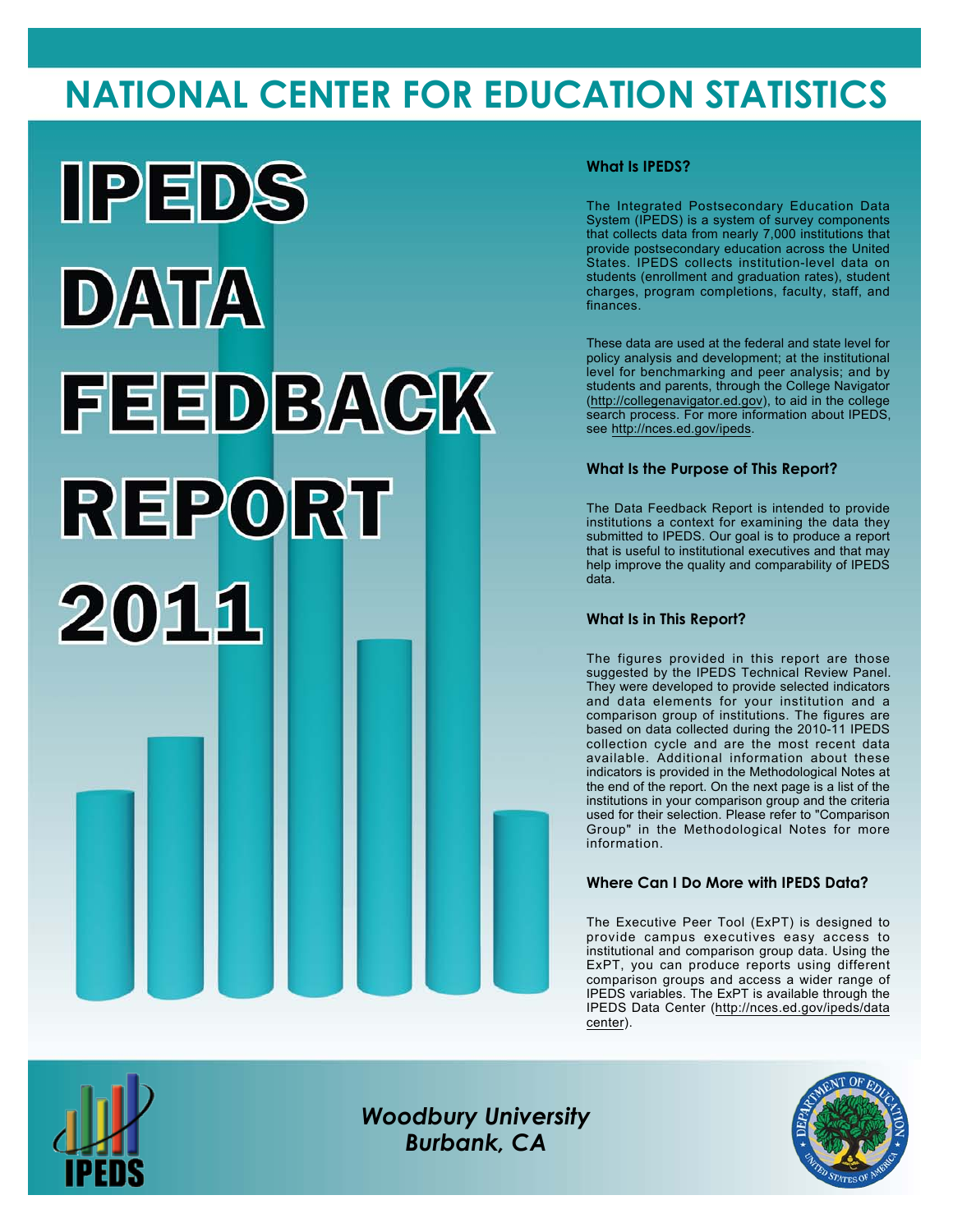# **COMPARISON GROUP**

Comparison group data are included to provide a context for interpreting your institution's statistics. If your institution did not define a Custom Comparison Group for this report by July 15, NCES selected a comparison group for you. (In this case, the characteristics used to define the comparison group appears below.) The Executive Peer Tool (ExPT)[\(http://nces.ed.gov/ipeds/datacenter/\)](http://nces.ed.gov/ipeds/datacenter/) can be used to reproduce the figures in this report using different peer groups.

Using some of your institution's characteristics, a group of comparison institutions was selected for you. The characteristics include Carnegie Classification of Masters Colleges and Universities (medium programs), private not-for-profit and enrollment of a similar size. This comparison group includes the following 33 institutions:

- Anna Maria College (Paxton, MA)
- Antioch University-Midwest (Yellow Springs, OH)
- Antioch University-Seattle (Seattle, WA)
- Aquinas College (Grand Rapids, MI)
- Avila University (Kansas City, MO)
- Caldwell College (Caldwell, NJ)
- Carlos Albizu University-Miami (Miami, FL)
- Christian Brothers University (Memphis, TN)
- Columbia College (Columbia, SC)
- Converse College (Spartanburg, SC)
- Cumberland University (Lebanon, TN)
- Dominican University of California (San Rafael, CA)
- Goddard College (Plainfield, VT)
- Heritage University (Toppenish, WA)
- Holy Names University (Oakland, CA)
- Hood College (Frederick, MD)
- John F Kennedy University (Pleasant Hill, CA)
- King College (Bristol, TN)
- La Sierra University (Riverside, CA)
- MidAmerica Nazarene University (Olathe, KS)
- Mills College (Oakland, CA)
- Notre Dame de Namur University (Belmont, CA)
- Ottawa University-Phoenix (Phoenix, AZ)
- Rosemont College (Rosemont, PA)
- Saint Joseph's College of Maine (Standish, ME)
- Shorter University-College of Adult & Professional Programs (Atlanta, GA)
- Siena Heights University (Adrian, MI)
- Sierra Nevada College (Incline Village, NV)
- Southwestern College (Winfield, KS)
- Union Graduate College (Schenectady, NY)
- University of Saint Mary (Leavenworth, KS)
- Walla Walla University (College Place, WA)
- Wheelock College (Boston, MA)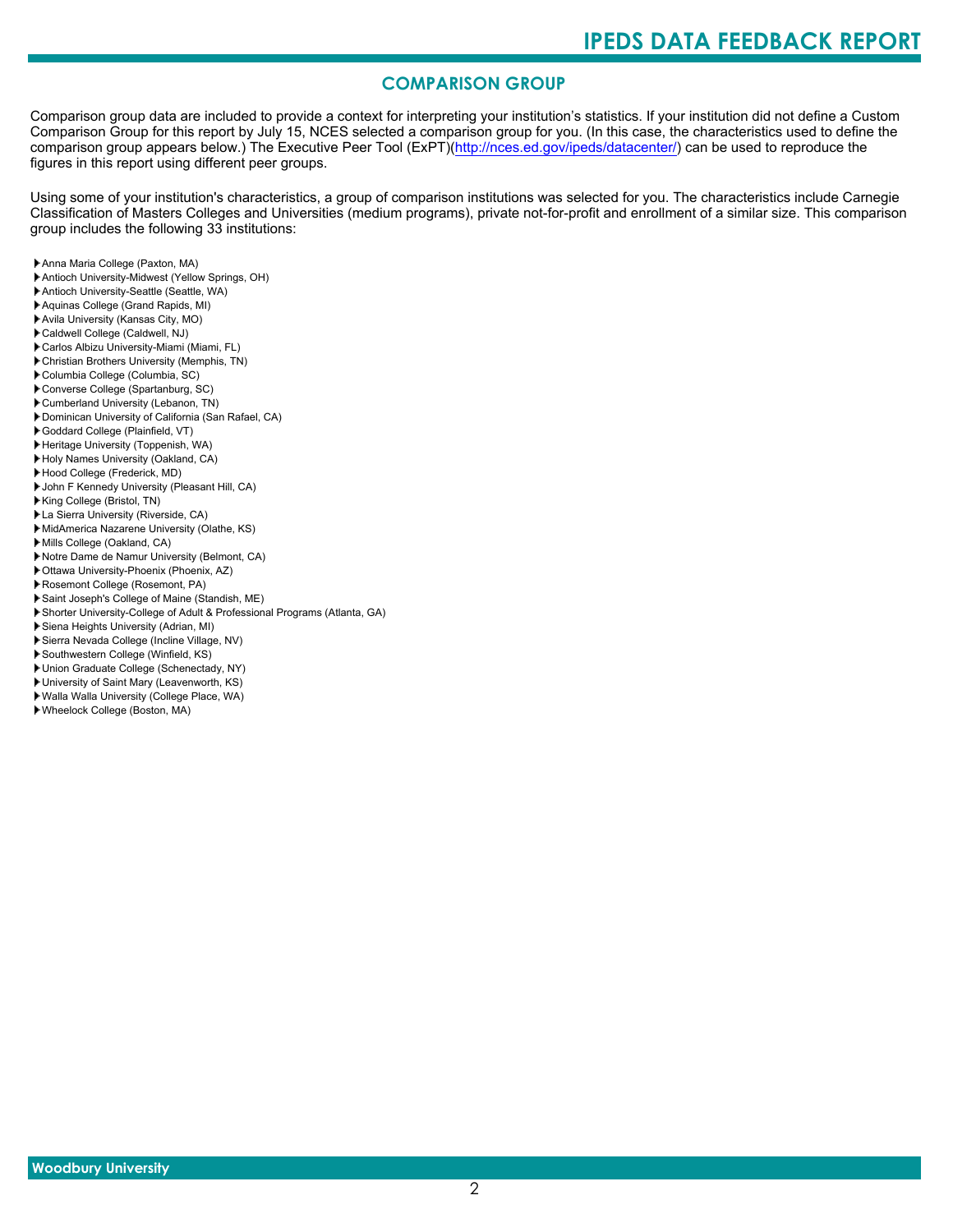#### **Figure 1. Percent of all students enrolled, by race/ethnicity and percent of students who are women: Fall 2010**



**NOTE: For this survey year, institutions were required to report race and ethnicity using the 1997 (new) Office of Management and Budget categories. For more information** about disaggregation of data by race and ethnicity, please see the Methodological Notes at the end of this report. Median values for the comparison group will not add to 100<br>percent. See "Use of Median Values for Compariso **institutions in the comparison group.**

**SOURCE: U.S. Department of Education, National Center for Education Statistics, Integrated Postsecondary Education Data System (IPEDS): Spring 2011, Fall Enrollment component.**

#### **Figure 2. Unduplicated 12-month headcount of all students and of undergraduate students (2009-10), total FTE enrollment (2009-10), and full- and part-time fall enrollment (Fall 2010)**



**NOTE: For details on calculating full-time equivalent (FTE) enrollment, see Calculating FTE in the Methodological Notes at the end of this report. Total headcount, FTE, and full- and part-time fall enrollment include both undergraduate and postbaccalaureate students, when applicable. N is the number of institutions in the comparison group.**

**SOURCE: U.S. Department of Education, National Center for Education Statistics, Integrated Postsecondary Education Data System (IPEDS): Fall 2010, 12-month Enrollment component and Spring 2011, Fall Enrollment component.**

#### **Figure 3. Number of degrees awarded, by level: 2009-10**



**NOTE: For additional information about postbaccalaureate degree levels, see the Methodology Notes. N is the number of institutions in the comparison group. SOURCE: U.S. Department of Education, National Center for Education Statistics, Integrated Postsecondary Education Data System (IPEDS): Fall 2010, Completions component.**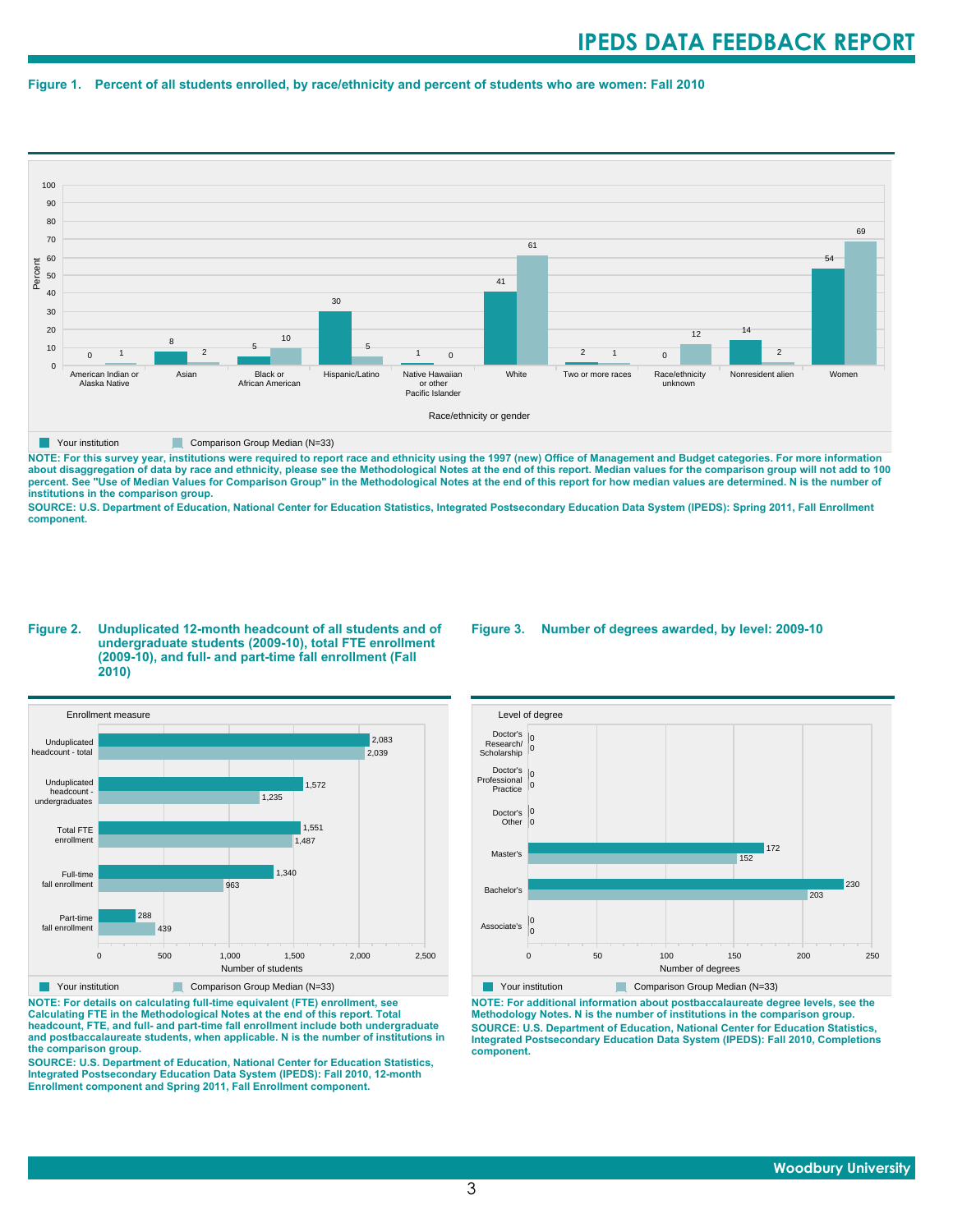**Figure 4. Academic year tuition and required fees for full-time, first-time, degree/certificate-seeking undergraduates: 2007-08--2010-11**



**NOTE: The tuition and required fees shown here are the lowest reported from the categories of in-district, in-state, and out-of-state. N is the number of institutions in the comparison group.**

**SOURCE: U.S. Department of Education, National Center for Education Statistics, Integrated Postsecondary Education Data System (IPEDS): Fall 2010, Institutional Characteristics component.**

**Figure 6. Percent of full-time, first-time degree/certificate-seeking undergraduate students who received grant or scholarship aid from the federal government, state/local government, or the institution, or loans, by type of aid: 2009-10**



**NOTE: Any grant aid above includes grant or scholarship aid from the federal government, state/local government, or the institution. Federal grants includes Pell grants and other federal grants. Any loans includes federal loans and other loans to students. For details on how students are counted for financial aid reporting, see Cohort Determination in the Methodological Notes at the end of this report. N is the number of institutions in the comparison group.**

**SOURCE: U.S. Department of Education, National Center for Education Statistics, Integrated Postsecondary Education Data System (IPEDS): Spring 2011, Student Financial Aid component.**





**NOTE: Average net price is for full-time, first-time, degree/certificate-seeking undergraduate students and is generated by subtracting the average amount of federal, state/local government, and institutional grant and scholarship aid from the total cost of attendance. For public institutions, this includes only students who paid the in-state or in-district tuition rate. Total cost of attendance is the sum of published tuition and required fees, books and supplies, and the weighted average room and board and other expenses. For more information, see the Methodological Notes at the end of this report. N is the number of institutions in the comparison group.**

**SOURCE: U.S. Department of Education, National Center for Education Statistics, Integrated Postsecondary Education Data System (IPEDS): Fall 2010, Institutional Characteristics component; Spring 2011, Student Financial Aid component.**

#### **Figure 7. Average amounts of grant or scholarship aid from the federal government, state/local government, or the institution, or loans received, by full-time, first-time degree/certificate-seeking undergraduate students, by type of aid: 2009-10**



**Your institution Comparison Group Median** 

**NOTE: Any grant aid above includes grant or scholarship aid from the federal government, state/local government, or the institution. Federal grants includes Pell grants and other federal grants. Any loans includes federal loans and other loans to students. Average amounts of aid were calculated by dividing the total aid awarded by the total number of recipients in each institution. N is the number of institutions in the comparison group.**

**SOURCE: U.S. Department of Education, National Center for Education Statistics, Integrated Postsecondary Education Data System (IPEDS): Spring 2011, Student Financial Aid component.**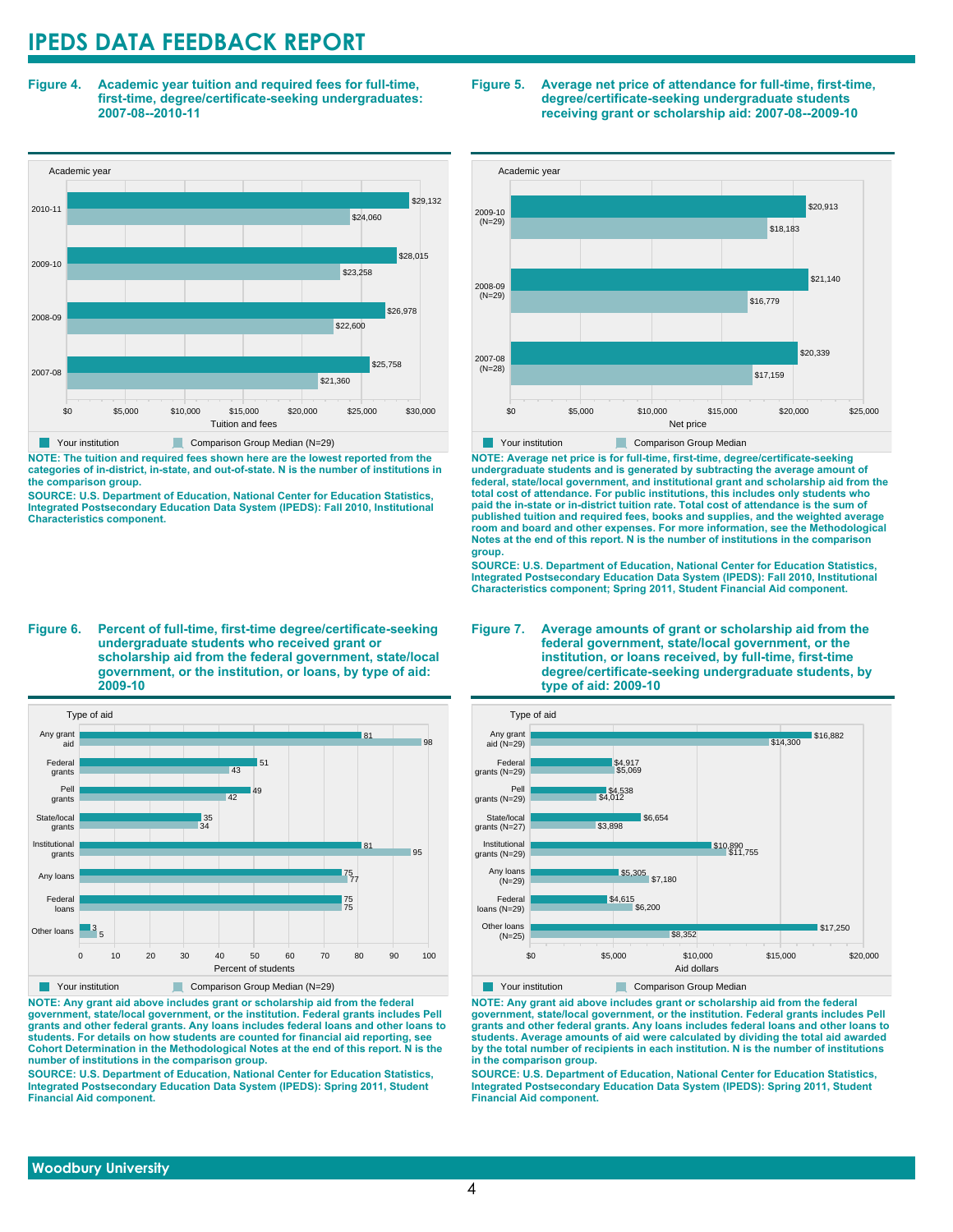**Figure 8. Percent of all undergraduates receiving aid by type of aid: 2009-10**

**Figure 9. Average amount of aid received by all undergraduates, by type of aid: 2009-10**



**NOTE: Any grant aid above includes grant or scholarship aid from the federal government, state/local government, the institution, or other sources. Federal loans includes only federal loans to students. N is the number of institutions in the comparison group.**

**SOURCE: U.S. Department of Education, National Center for Education Statistics, Integrated Postsecondary Education Data System (IPEDS): Spring 2011, Student Financial Aid component.**



**NOTE: Any grant aid above includes grant or scholarship aid from the federal government, state/local government, the institution, or other sources. Federal loans includes federal loans to students. Average amounts of aid were calculated by dividing the total aid awarded by the total number of recipients in each institution. N is the number of institutions in the comparison group.**

**SOURCE: U.S. Department of Education, National Center for Education Statistics, Integrated Postsecondary Education Data System (IPEDS): Spring 2011, Student Financial Aid component.**

#### **Figure 10. Graduation rate and transfer-out rate (2004 cohort); graduation rate cohort as a percent of total entering students and retention rates of first-time students (Fall 2010)**



**NOTE: Graduation rate cohort includes all full-time, first-time, degree/certificateseeking undergraduate students. Entering class includes all students coming to the institution for the first time. Only institutions with a mission to prepare students to transfer are required to report transfers out. Graduation and transfer-out rates are the Student Right-to-Know rates. Retention rates are measured from the fall of first enrollment to the following fall. 4-yr institutions report retention rates for students seeking a bachelor's degree. Median values for the comparison group will not add to 100 percent. N is the number of institutions in the comparison group.**

**SOURCE: U.S. Department of Education, National Center for Education Statistics, Integrated Postsecondary Education Data System (IPEDS): Spring 2011, Graduation Rates component and Fall Enrollment component.**

#### **Figure 11. Bachelor's degree graduation rates of full-time, first-time, degree/certificate-seeking undergraduates within 4 years, 6 years, and 8 years: 2002 cohort**



Your institution Comparison Group Median (N=28)

**NOTE: The 6-year graduation rate is the Student Right-to-Know (SRK) rate; the 4 and 8-year rates are calculated using the same methodology. For more information see the Methodological Notes at the end of the report. N is the number of institutions in the comparison group.**

**SOURCE: U.S. Department of Education, National Center for Education Statistics, Integrated Postsecondary Education Data System (IPEDS): Spring 2011, 200% Graduation Rates component.**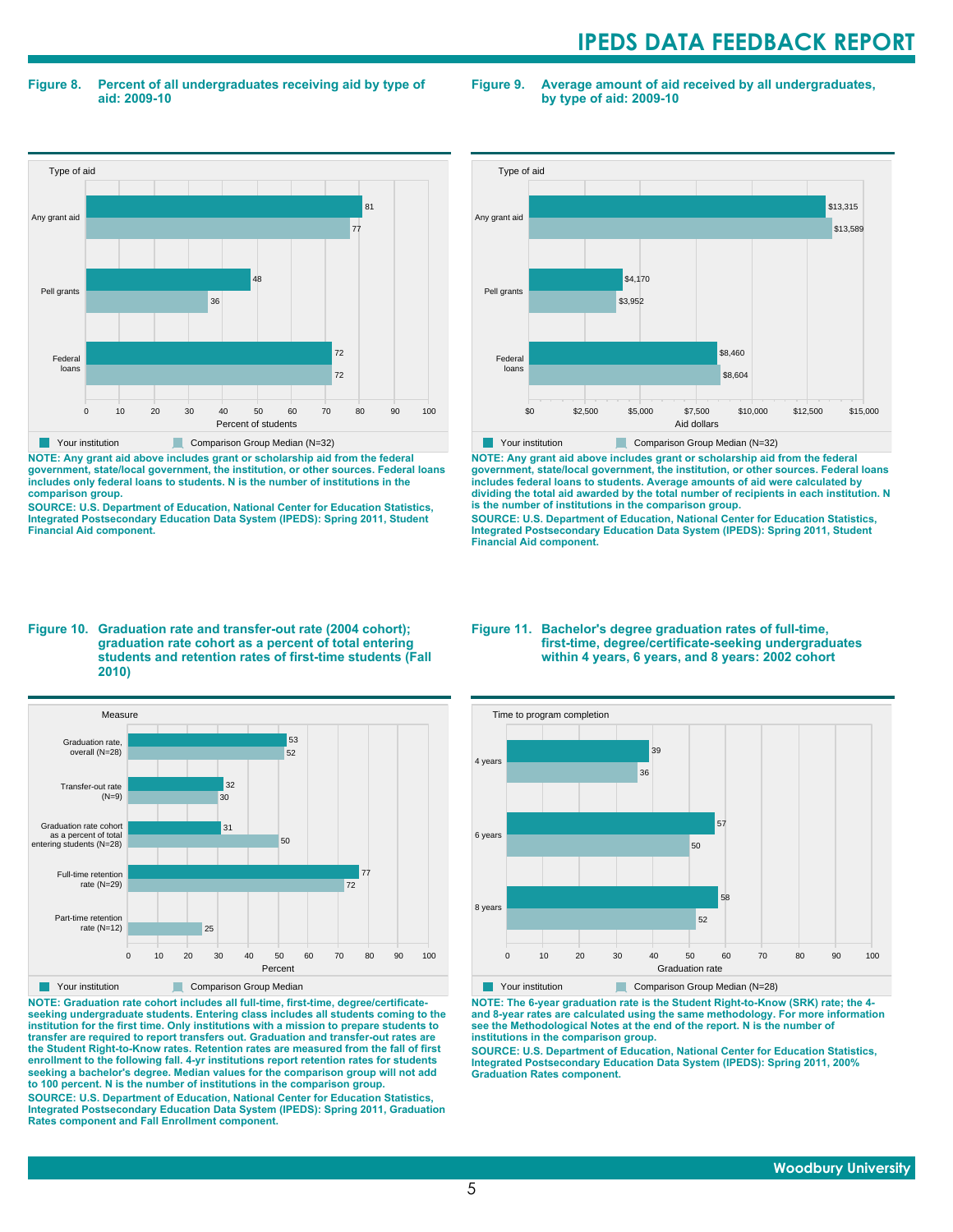### **Figure 12. Full-time equivalent staff, by assigned position: Fall 2010**

#### **Staff category** 0 25 50 75 100 125 150 Number of staff Non-professional Other professional (support/service) Executive/ administrative/ managerial Instruction/ research/ public service  $47$ .<br>13 53 46 30 24 92 141 Your institution Comparison Group Median (N=33)

**NOTE: Graduate assistants are not included in this figure. For information on the calculation of FTE of staff, see the Methodological Notes. N is the number of institutions in the comparison group.**

**SOURCE: U.S. Department of Education, National Center for Education Statistics, Integrated Postsecondary Education Data System (IPEDS): Winter 2010-11, Human Resources component.**

#### **Figure 13. Average salaries of full-time instructional staff equated to 9-month contracts, by academic rank: Academic year 2010-11**



**NOTE: Average full-time instructional staff salaries for 11/12-month contracts were equated to 9-month average salaries by multiplying the 11/12-month salary by .8182. Salaries based on less than 9-month contracts are not included. Medical school salaries are not included. N is the number of institutions in the comparison group. SOURCE: U.S. Department of Education, National Center for Education Statistics, Integrated Postsecondary Education Data System (IPEDS): Winter 2010-11, Human Resources component.**

#### **Figure 14. Percent distribution of core revenues, by source: Fiscal year 2010**



**NOTE: The comparison group median is based on those members of the comparison group that report finance data using the same accounting standards as the comparison institution. For a detailed definition of core revenues, see the Methodological Notes. N is the number of institutions in the comparison group. SOURCE: U.S. Department of Education, National Center for Education Statistics, Integrated Postsecondary Education Data System (IPEDS): Spring 2011, Finance component.**

#### **Figure 15. Core expenses per FTE enrollment, by function: Fiscal year 2010**



**NOTE: The comparison group median is based on those members of the comparison group that report finance data using the same accounting standards as the comparison institution. Expenses per full-time equivalent (FTE) enrollment, particularly instruction, may be inflated because finance data includes all core expenses while FTE reflects credit activity only. For details on calculating FTE enrollment and a detailed definition of core expenses, see the Methodological Notes. N is the number of institutions in the comparison group. SOURCE: U.S. Department of Education, National Center for Education Statistics, Integrated Postsecondary Education Data System (IPEDS): Fall 2010, 12-month**

**Enrollment component and Spring 2011, Finance component.**

 **Woodbury University**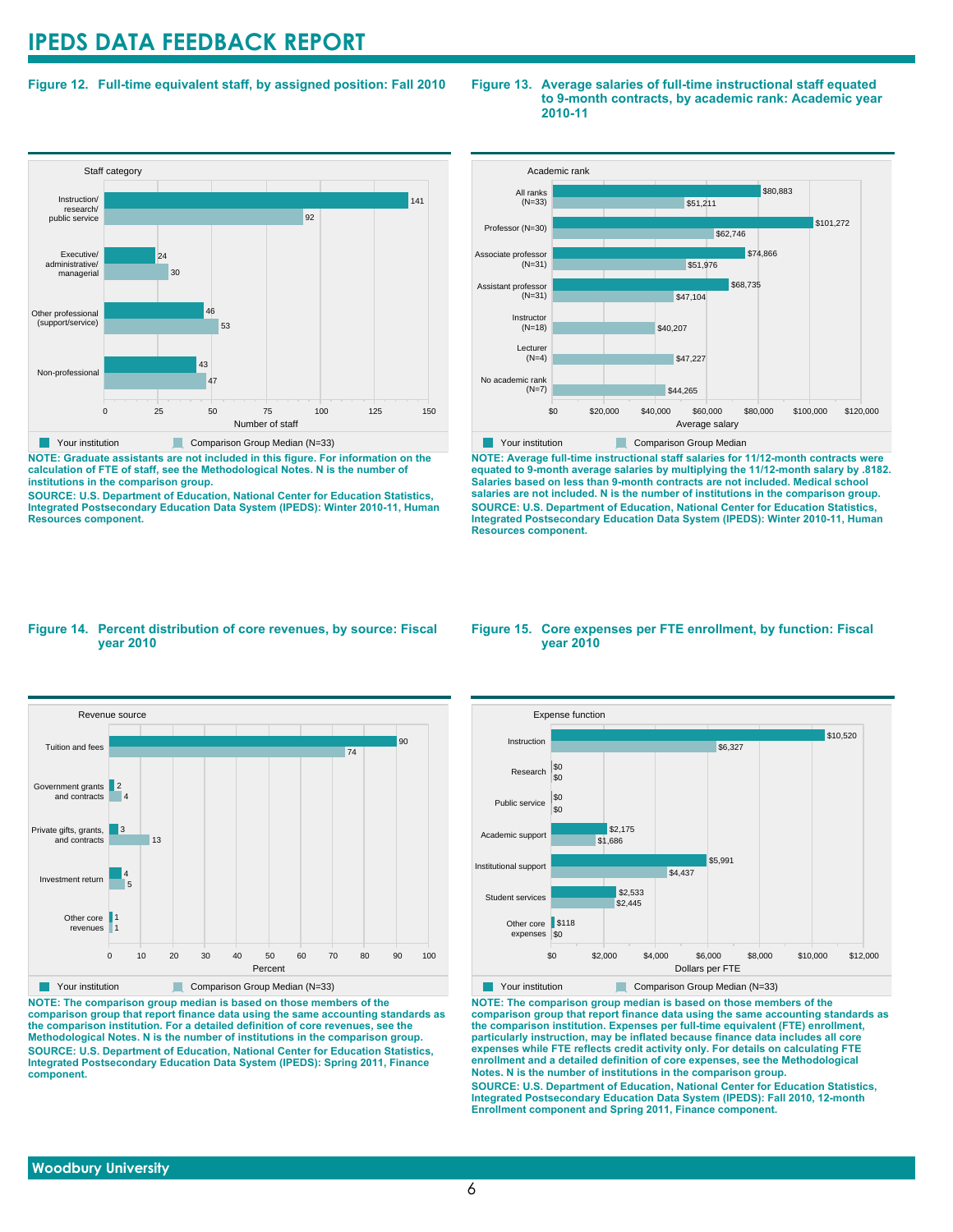# **METHODOLOGICAL NOTES**

#### **Overview**

This report is based on data supplied by institutions to IPEDS during the 2010-11 survey year. Response rates exceeded 99 percent for most surveys. Detailed response tables are included in IPEDS First Look reports, which can be found at [http://nces.ed.gov/pubsearch/getpubcats.asp?sid=010.](http://nces.ed.gov/pubsearch/getpubcats.asp?sid=010)

#### **Use of Median Values for Comparison Group**

The value for the comparison institution is compared to the median value for the comparison group for each statistic included in the figure. If more than one statistic is presented in a figure, the median values are determined separately for each indicator or statistic. Medians are not reported for comparison groups with less than three values. Where percentage distributions are presented, median values may not add to 100 percent. Through the ExPT, users have access to all of the data used to create the figures included in this report.

#### **Missing Statistics**

If a statistic is not reported for your institution, the omission indicates that the statistic is not relevant to your institution and the data were not collected. As such, not all notes listed below may be applicable to your report.

#### **Use of Imputed Data**

All IPEDS data are subject to imputation for total (institutional) and partial (item) nonresponse. If necessary, imputed values were used to prepare your report.

#### **Data Confidentiality**

IPEDS data are not collected under a pledge of confidentiality.

#### **Disaggregation of Data by Race/Ethnicity**

When applicable, some statistics are disaggregated by race/ethnicity. Data disaggregated by race/ethnicity have been reported using the 1997 (new) Office of Management and Budget categories. Detailed information about the recent race/ethnicity changes can be found at <http://nces.ed.gov/ipeds/reic/resource.asp>.

#### **Postbaccalaureate Degree Categories**

The use of new postbaccalaureate degree categories was mandatory in the 2010-11 collection year. These categories are: doctor's degreeresearch/scholarship, doctor's degree-professional practice, and doctor's degree-other. (The first-professional degree and certificate categories and the single doctor's degree category have been eliminated.)

#### **Cohort Determination for Reporting Student Financial Aid and Graduation Rates**

Student cohorts for reporting Student Financial Aid and Graduation Rates data are based on the reporting type of the institution. For institutions that report based on an academic year (those operating on standard academic terms), student counts and cohorts are based on fall term data. Student counts and cohorts for program reporters (those that do not operate on standard academic terms) are based on unduplicated counts of students enrolled during a full 12-month period.

#### **Description of Statistics Used in the Figures**

#### *Average Institutional Net Price*

Average net price is calculated for full-time, first-time degree/certificateseeking undergraduates who were awarded grant or scholarship aid from the federal government, state/local government, or the institution anytime during the full aid year. For public institutions, this includes only students who paid the in-state or in-district tuition rate. Other sources of grant aid are excluded. Average net price is generated by subtracting the average amount of federal, state/local government, and institutional grant and scholarship aid from the total cost of attendance. Total cost of attendance is the sum of published tuition and required fees, books and supplies, and the weighted average room and board and other expenses.

For the purpose of the IPEDS reporting, aid received refers to financial aid that was awarded to, and accepted by, a student. This amount may differ from the aid amount that is disbursed to a student.

#### *Core Expenses*

Core expenses include expenses for instruction, research, public service, academic support, institutional support, student services, scholarships and fellowships (reported under FASB standards as net grant aid to students), and other expenses. Expenses for operation and maintenance of plant, depreciation, and interest are allocated to each of the other functions. Core expenses exclude expenses for auxiliary enterprises (e.g., bookstores, dormitories), hospitals, and independent operations.

#### *Core Revenues*

Core revenues for public institutions reporting under GASB standards include tuition and fees; government appropriations (federal, state, and local); government grants and contracts; private gifts, grants, and contracts; sales and services of educational activities; investment income; other operating and non-operating sources; and other revenues and additions (capital appropriations and grants and additions to permanent endowments). Core revenues for private, not-for-profit institutions (and a small number of public institutions) reporting under FASB include tuition and fees; government appropriations (federal, state, and local); government grants and contracts; private gifts, grants, and contracts (including contributions from affiliated entities); investment return; sales and services of educational activities; and other sources. Core revenues for private, for-profit institutions reporting under FASB standards include tuition and fees; government appropriations (federal, state, and local); government grants and contracts; private grants and contracts; net investment income; sales and services of educational activities; and other sources. In general, core revenues exclude revenues from auxiliary enterprises (e.g., bookstores, dormitories), hospitals, and independent operations.